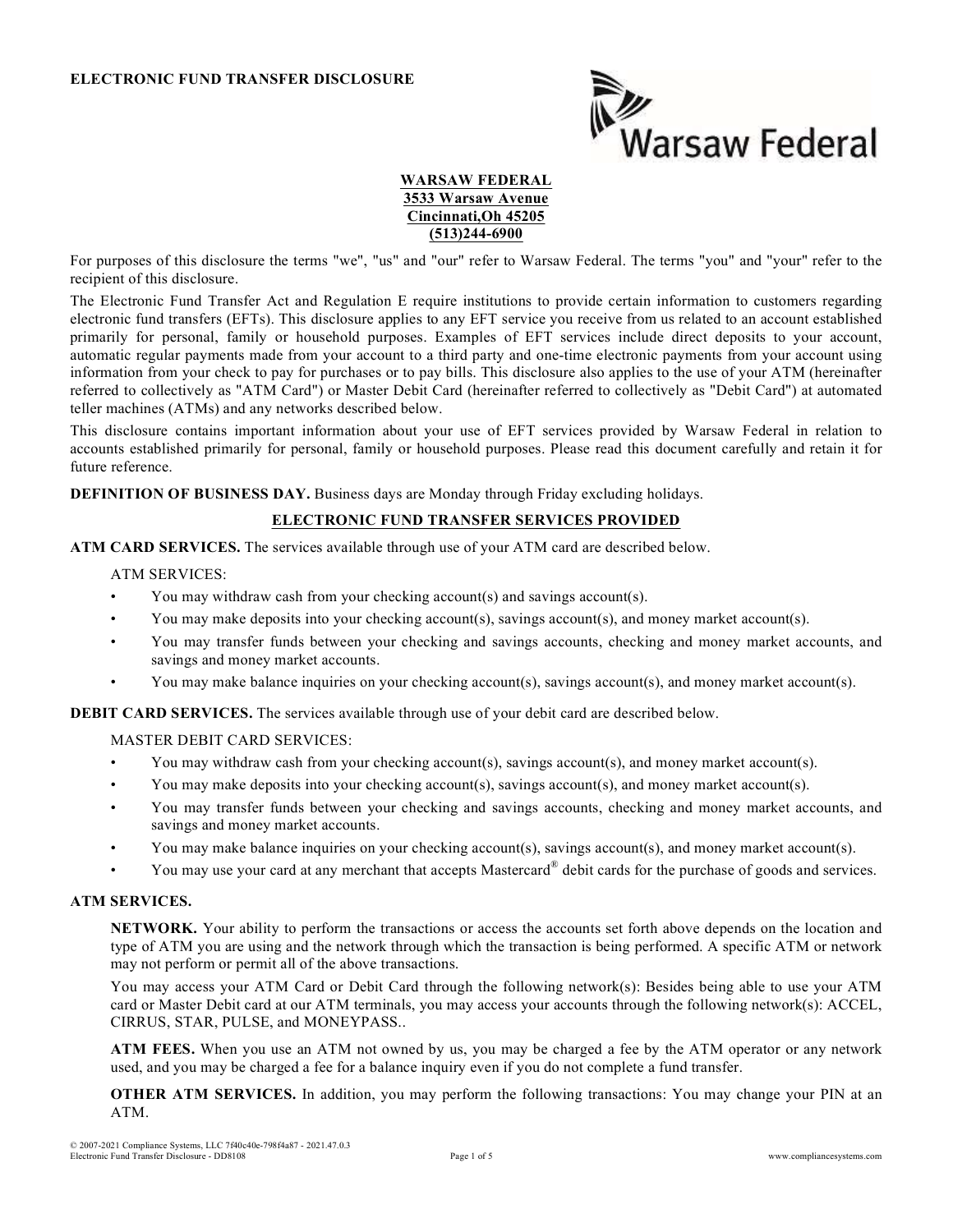POINT OF SALE TRANSACTIONS. Listed below is the card you may use to purchase goods and services from merchants that have arranged to accept your card as a means of payment (these merchants are referred to as "Participating Merchants"). Some Participating Merchants may permit you to receive cash back as part of your purchase. Purchases made with your card, including any purchase where you receive cash, are referred to as "Point of Sale" transactions and will cause your "designated account" to be debited for the amount of the purchase. You may use your ATM or Master Debit card to purchase goods and services from merchants that have arranged to accept your ATM card or Master Debit card as a means of payment (these merchants are referred to as "Participating Merchants"). Some Participating Merchants may permit you to receive cash back as part of your purchase. Purchases made with your ATM card or Master Debit card, including any purchase where you receive cash, are referred to as "Point of Sale" transactions and will cause your "designated account" to be debited for the amount of the purchase. The designated account for ATM card transactions is your checking account. The designated account for Master Debit card transactions is your checking account.

In addition, your Master Debit card may be used at any merchant that accepts MasterCard® debit cards for the purchase of goods and services. Your card may also be used to obtain cash from your designated account at participating financial institutions.

Each time you use your ATM card or Master Debit card, the amount of the transaction will be debited from your designated account. We have the right to return any check or other item drawn against your account to ensure there are funds available to pay for the ATM card or Master Debit card transactions. We may, but do not have to, allow transactions which exceed your available account balance or, if applicable, your available overdraft protection. If we do, you agree to pay the overdraft.

The following card and the corresponding designated account(s) may be used for Point of Sale transactions:

Master Debit Card: checking account.

Your ATM and Debit cards may also be used to obtain cash from your designated account(s) at participating financial institutions when so authorized under the terms of your Account Agreement.

CURRENCY CONVERSION - Mastercard® . IMPORTANT ADDITIONAL FEE NOTICE: MasterCard® charges us a Currency Conversion Fee of 0.200% of the transaction amount for performing currency conversions and a Cross-Border Fee of 0.900% of the transaction on all cross-border transactions (even those with no currency conversion). Therefore, you will be charged 1.100% of the dollar amount on all cross-border transactions – i.e. transactions processed through the "Global Clearing Management System" or the "MasterCard ®Debit Switch" when the country of the merchant or machine is different than your country, as cardholder.

# PREAUTHORIZED TRANSFER SERVICES.

- You may arrange for the preauthorized automatic deposit of funds to your checking account(s), savings account(s), and money market account(s).
- You may arrange for the preauthorized automatic payments or other transfers from your checking account(s), savings account(s), and money market account(s).

SERVICES PROVIDED THROUGH USE OF ONLINE BANKING. Warsaw Federal offers its customers use of our Online Banking service.

Using Warsaw Federal Online Banking you can:

- View account information
- Transfer funds between your Qualified accounts
- Schedule a recurring or future transfer between your Qualified accounts
- Make or schedule payments out of your Qualified accounts to your Warsaw Federal loan accounts
- Reorder checks & more..

ELECTRONIC CHECK CONVERSION. You may authorize a merchant or other payee to make a one-time electronic payment from your checking account using information from your check to pay for purchases or to pay bills.

# LIMITATIONS ON TRANSACTIONS

#### TRANSACTION LIMITATIONS - ATM.

CASH WITHDRAWAL LIMITATIONS. You may withdraw up to \$500.00 through use of ATMs in any one day.

#### TRANSACTION LIMITATIONS - MASTER DEBIT CARD.

CASH WITHDRAWAL LIMITATIONS. You may withdraw up to \$500.00 through use of ATMs in any one day.

**POINT OF SALE LIMITATIONS.** You may buy up to \$2,000.00 worth of goods or services in any one day through use of our Point of Sale service.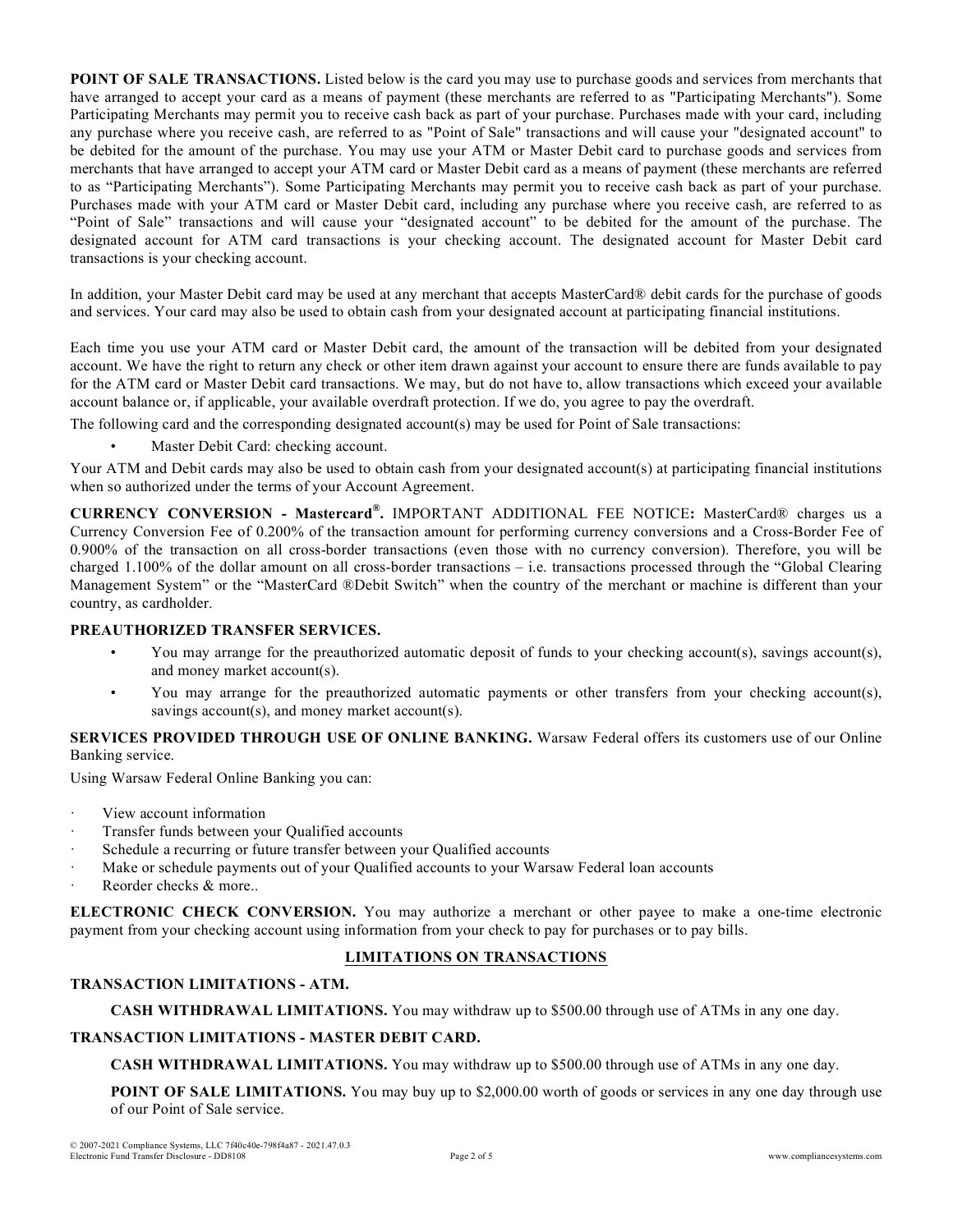### OTHER LIMITATIONS.

- We reserve the right to impose limitations for security purposes at any time.
- Your Master Debit Card transactions may not exceed \$2,000 in a 24 hour period.

Higher daily withdrawal limits may be available upon request and approval.

LIMITS ON TRANSFERS FROM CERTAIN ACCOUNTS. We may limit the number of checks, telephone transfers, online transfers, and preauthorized electronic transfers to an account you have with us and to third parties (including Point of Sale transactions) from money market and savings type accounts. You may be limited to six (6) such transactions from each savings or money market account you have per month for purposes of making a payment to a third party or by use of a telephone, computer, or wireless handheld device. Please refer to the Account Agreement for more information regarding transaction limitations.

### NOTICE OF RIGHTS AND RESPONSIBILITIES

The use of any electronic fund transfer services described in this document creates certain rights and responsibilities regarding these services as described below.

# RIGHT TO RECEIVE DOCUMENTATION OF YOUR TRANSFERS.

TRANSACTION RECEIPTS. Depending on the location of an ATM, you may not be given the option to receive a receipt if your transaction is \$15.00 or less. Upon completing a transaction of more than \$15.00, you will receive a printed receipt documenting the transaction (unless you choose not to get a paper receipt). These receipts (or the transaction number given in place of the paper receipt) should be retained to verify that a transaction was performed. A receipt will be provided for any transaction of more than \$15.00 made with your ATM Card or Debit Card at a Participating Merchant. If the transaction is \$15.00 or less, the Participating Merchant is not required to provide a receipt.

PERIODIC STATEMENTS. If your account is subject to receiving a monthly statement, all EFT transactions will be reported on it. If your account is subject to receiving a statement less frequently than monthly, then you will continue to receive your statement on that cycle, unless there are EFT transactions, in which case you will receive a monthly statement. In any case you will receive your statement at least quarterly.

PREAUTHORIZED DEPOSITS. If you have arranged to have direct deposits made to your account at least once every 60 days from the same person or company:

USING YOUR CARD AND PERSONAL IDENTIFICATION NUMBER ("PIN"). In order to assist us in maintaining the security of your account and the terminals, the ATM Card or Debit Card remains our property and may be revoked or canceled at any time without giving you prior notice. You agree not to use your ATM Card or Debit Card for a transaction that would cause your account balance to go below zero, or to access an account that is no longer available or lacks sufficient funds to complete the transaction, including any available line of credit. We will not be required to complete any such transaction, but if we do, we may, at our sole discretion, charge or credit the transaction to another account; you agree to pay us the amount of the improper withdrawal or transfer upon request.

Your ATM Card may only be used with your PIN. Certain transactions involving your Debit Card require use of your PIN. Your PIN is used to identify you as an authorized user. Because the PIN is used for identification purposes, you agree to notify Warsaw Federal immediately if your ATM Card or Debit Card is lost or if the secrecy of your PIN is compromised. You also agree not to reveal your PIN to any person not authorized by you to use your ATM Card or Debit Card or to write your PIN on your ATM Card or Debit Card or on any other item kept with your ATM Card or Debit Card. We have the right to refuse a transaction on your account when your ATM Card or Debit Card or PIN has been reported lost or stolen or when we reasonably believe there is unusual activity on your account.

The security of your account depends upon your maintaining possession of your ATM Card or Debit Card and the secrecy of your PIN. You may change your PIN if you feel that the secrecy of your PIN has been compromised. You may change your PIN at an ATM or via the telephone.

# RIGHTS REGARDING PREAUTHORIZED TRANSFERS.

RIGHTS AND PROCEDURES TO STOP PAYMENTS. If you have instructed us to make regular preauthorized transfers out of your account, you may stop any of the payments. To stop a payment,

call us at: 513-244-6900 or 513-941-7300

or

write to: 3533 Warsaw Avenue Cincinnati, Ohio 45205

We must receive your call or written request at least three (3) business days prior to the scheduled payment. If you call, please have the following information ready: your account number, the date the transfer is to take place, to whom the transfer is being made and the amount of the scheduled transfer. If you call, we will require you to put your request in writing and deliver it to us within fourteen (14) days after you call.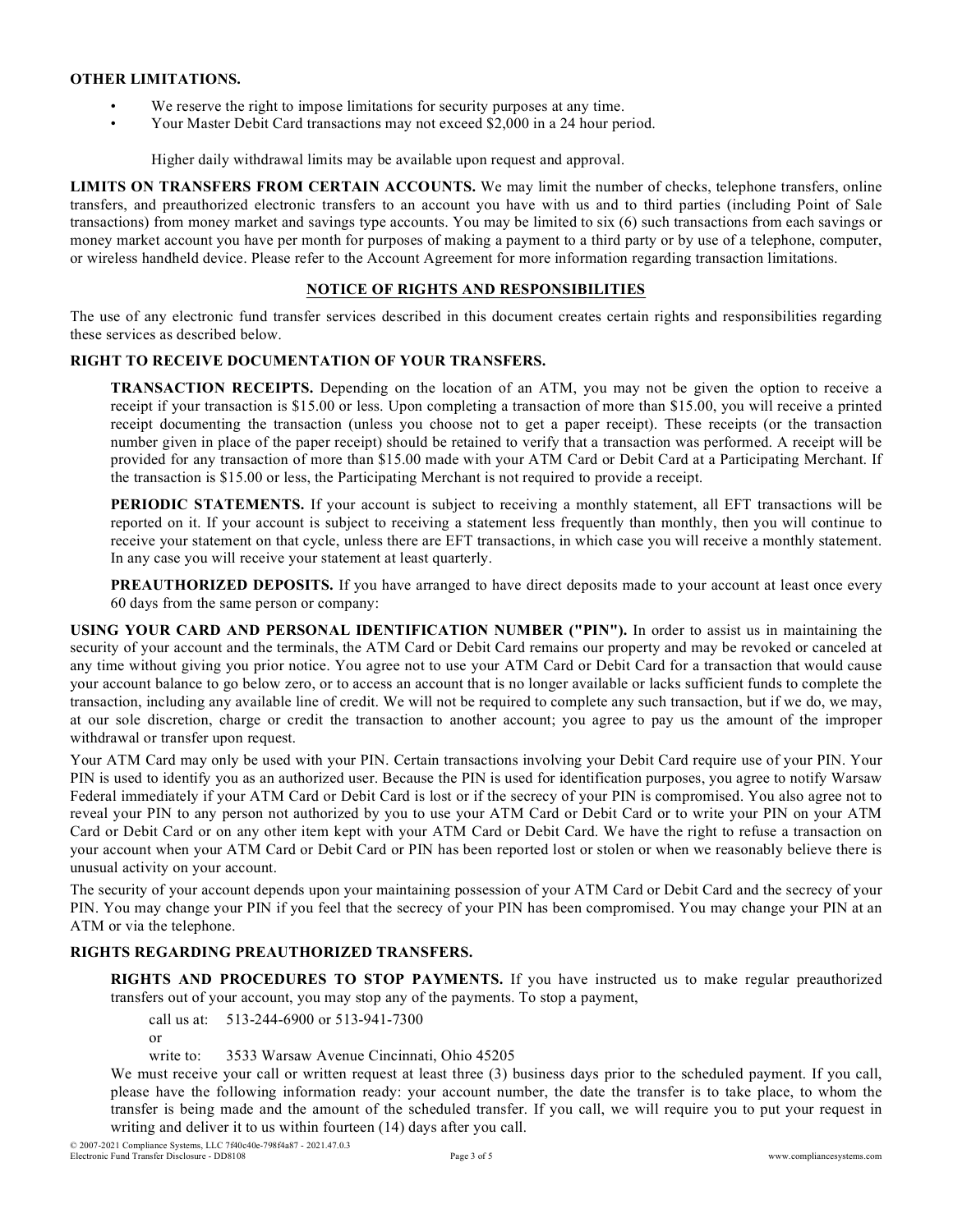NOTICE OF VARYING AMOUNTS. If you have arranged for automatic periodic payments to be deducted from your checking or savings account and these payments vary in amount, you will be notified by the person or company you are going to pay ten days prior to the payment date of the amount to be deducted. You may choose instead to get this notice only when the payment would differ by more than a certain amount from the previous payment, or when the amount would fall outside certain limits that you set.

OUR LIABILITY FOR FAILURE TO STOP PREAUTHORIZED TRANSFER PAYMENTS. If you order us to stop one of the payments and have provided us with the information we need at least three (3) business days prior to the scheduled transfer, and we do not stop the transfer, we will be liable for your losses or damages.

YOUR RESPONSIBILITY TO NOTIFY US OF LOSS OR THEFT. If you believe your ATM Card or Debit Card or PIN or internet banking access code has been lost or stolen,

call us at: 513-244-6900 or 513-941-7300 (M-F 9:00am to 5:00pm ET Saturday 9:00am to 12:00pm ET.) or write to: Warsaw Federal 3533 Warsaw Avenue Cincinnati, Ohio 45205

You should also call the number or write to the address listed above if you believe a transfer has been made using the information from your check without your permission.

CONSUMER LIABILITY. Tell us AT ONCE if you believe your ATM Card or Debit Card or PIN or internet banking access code has been lost or stolen or if you believe that an electronic fund transfer has been made without your permission using information from your check. Telephoning is the best way of keeping your possible losses down. You could lose all the money in your account (plus your maximum overdraft line of credit, if applicable). If you tell us within two (2) business days after you learn of the loss or theft of your ATM Card or Debit Card or PIN or internet banking access code you can lose no more than fifty dollars (\$50) if someone used your ATM Card or Debit Card or PIN or internet banking access code without your permission. If you do NOT tell us within two (2) business days after you learn of the loss or theft of your ATM Card or Debit Card or PIN or internet banking access code and we can prove we could have stopped someone from using your ATM Card or Debit Card or PIN or internet banking access code without your permission if you had given us notice, you can lose as much as five hundred dollars (\$500).

The limitations on your liability for unauthorized transfers described in the following paragraph do not apply to preauthorized automatic payments from your checking account(s), savings account(s), and money market account(s). Unless you have complied with the procedures to stop the preauthorized payment described above, your liability for such unauthorized transfers is unlimited.

If your statement shows transfers you did not make (other than a preauthorized transfer), including those made by card, code, or other means, tell us at once. If you do not tell us within sixty (60) days after the statement was transmitted to you, you may not receive back any money you lost after the sixty (60) days, and therefore, you may not get back any money in your account (including your maximum overdraft line of credit, if applicable), if we can prove that we could have stopped someone from taking the money had you given us notice in time. If a good reason (such as a long trip or hospital stay) keeps you from giving the notice, we will extend the time periods.

CONSUMER LIABILITY FOR UNAUTHORIZED TRANSACTIONS INVOLVING MASTER DEBIT CARD. The limitations on your liability for unauthorized transactions described above generally apply to all electronic fund transfers. However, different limitations apply to certain transactions involving your card with the Mastercard® branded card.

If you promptly notify us about an unauthorized transaction involving your card and the unauthorized transaction took place on your Mastercard® branded card, including any PIN-based ATM or POS transactions, zero liability will be imposed on you for the unauthorized transaction. In order to qualify for the zero liability protection, you must have exercised reasonable care in safeguarding your card from the risk of loss or theft and, upon becoming aware of such loss or theft, promptly reported the loss or theft to us.

IN CASE OF ERRORS OR QUESTIONS ABOUT YOUR TRANSACTIONS. In case of errors or questions about your electronic fund transfers,

call us at: 513-244-6900 or 513-941-7300 or write to: Warsaw Federal 3533 Warsaw Avenue Cincinnati, Ohio 45205 or email us at: customerservice@warsawfederal.com or